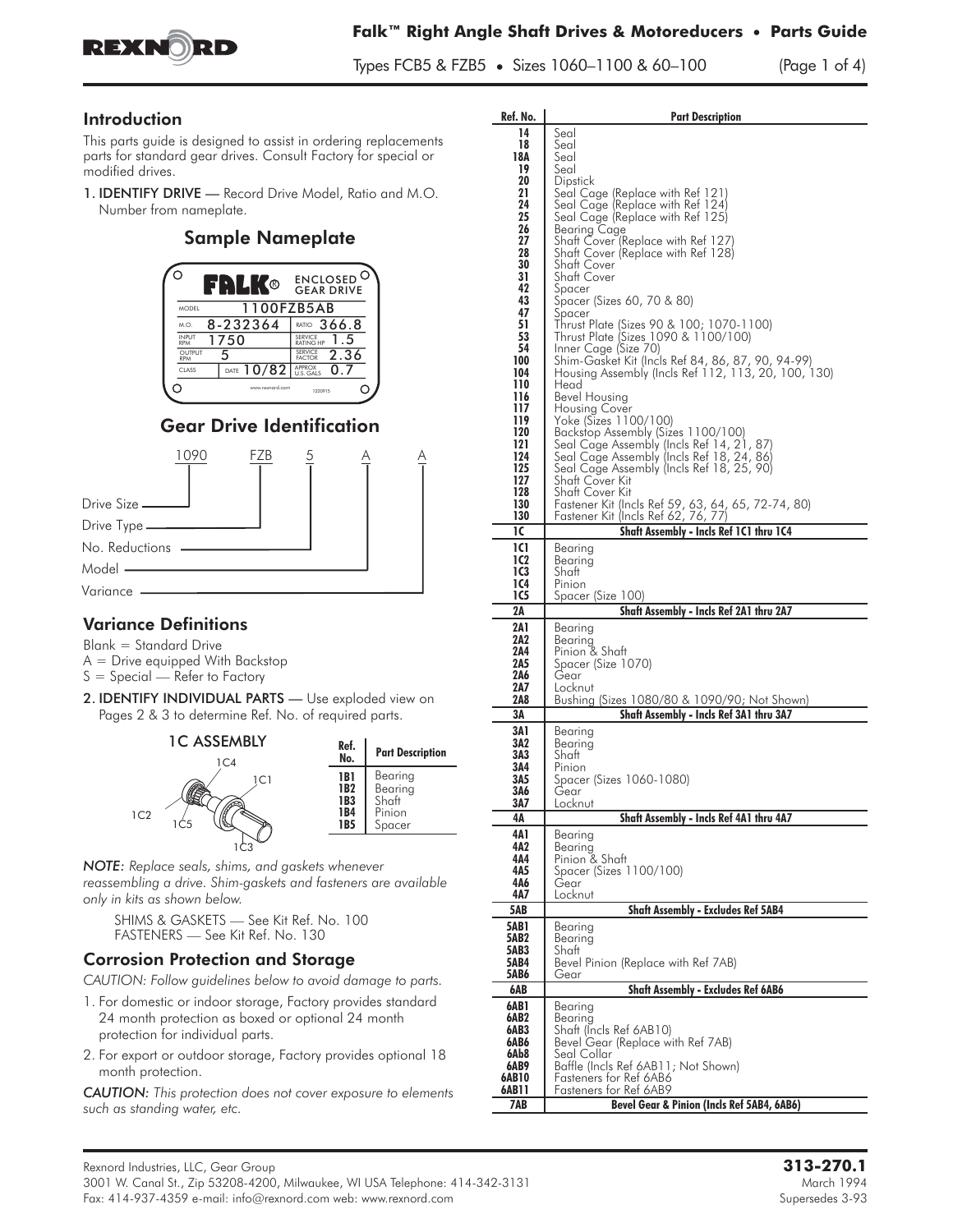







Rexnord Industries, LLC, Gear Group<br>March 1994 March 1994 Rexnord Industries, LLC, Gear Group<br>March 1994 March 1994 March 1994 3001 W. Canal St., Zip 53208-4200, Milwaukee, WI USA Telephone: 414-342-3131<br>Fax: 414-937-4359 e-mail: info@rexnord.com web: www.rexnord.com Fax: 414-937-4359 e-mail: info@rexnord.com web: www.rexnord.com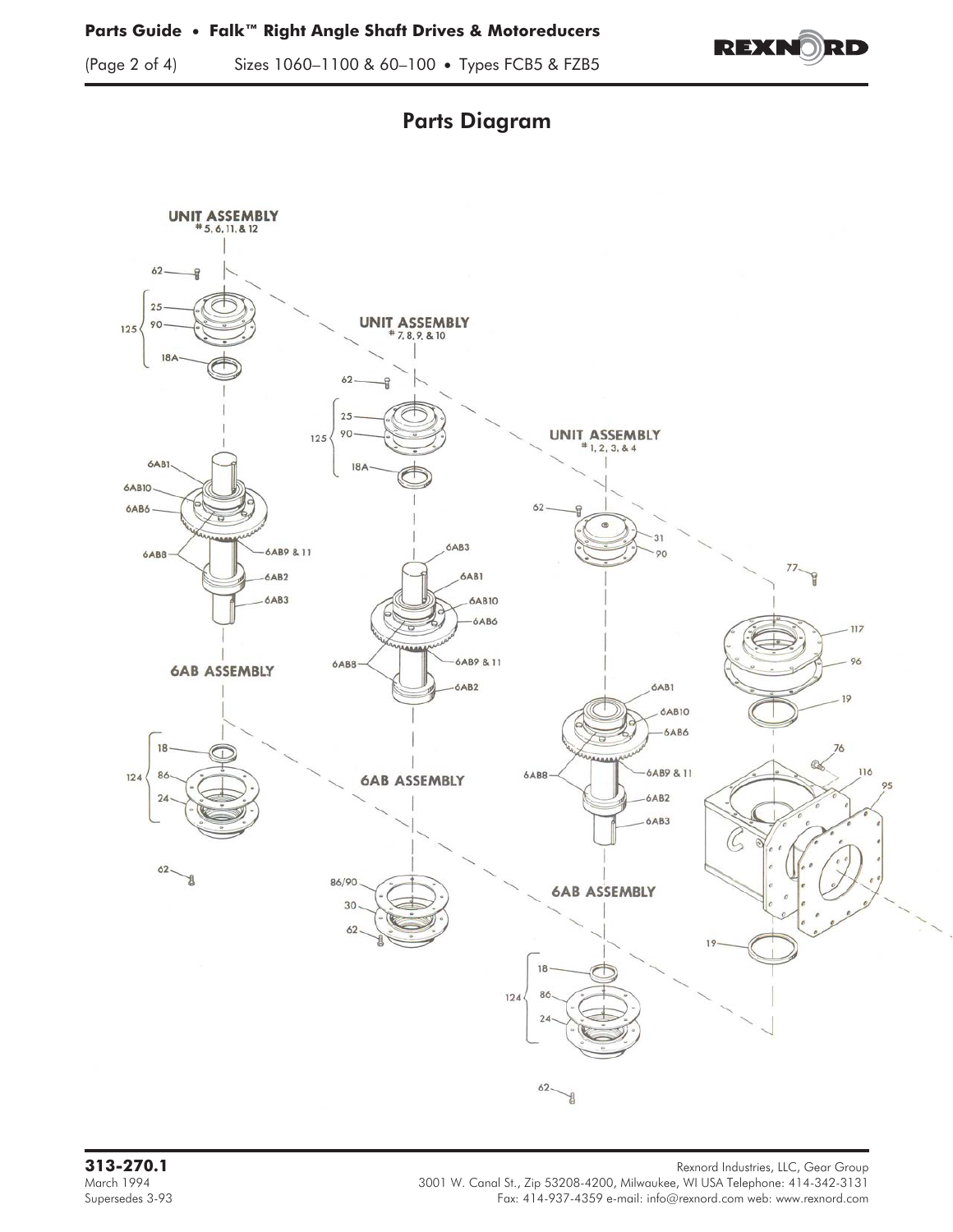

Types FCB5 & FZB5 • Sizes 1060–1100 & 60–100 (Page 3 of 4)

# Parts Diagram